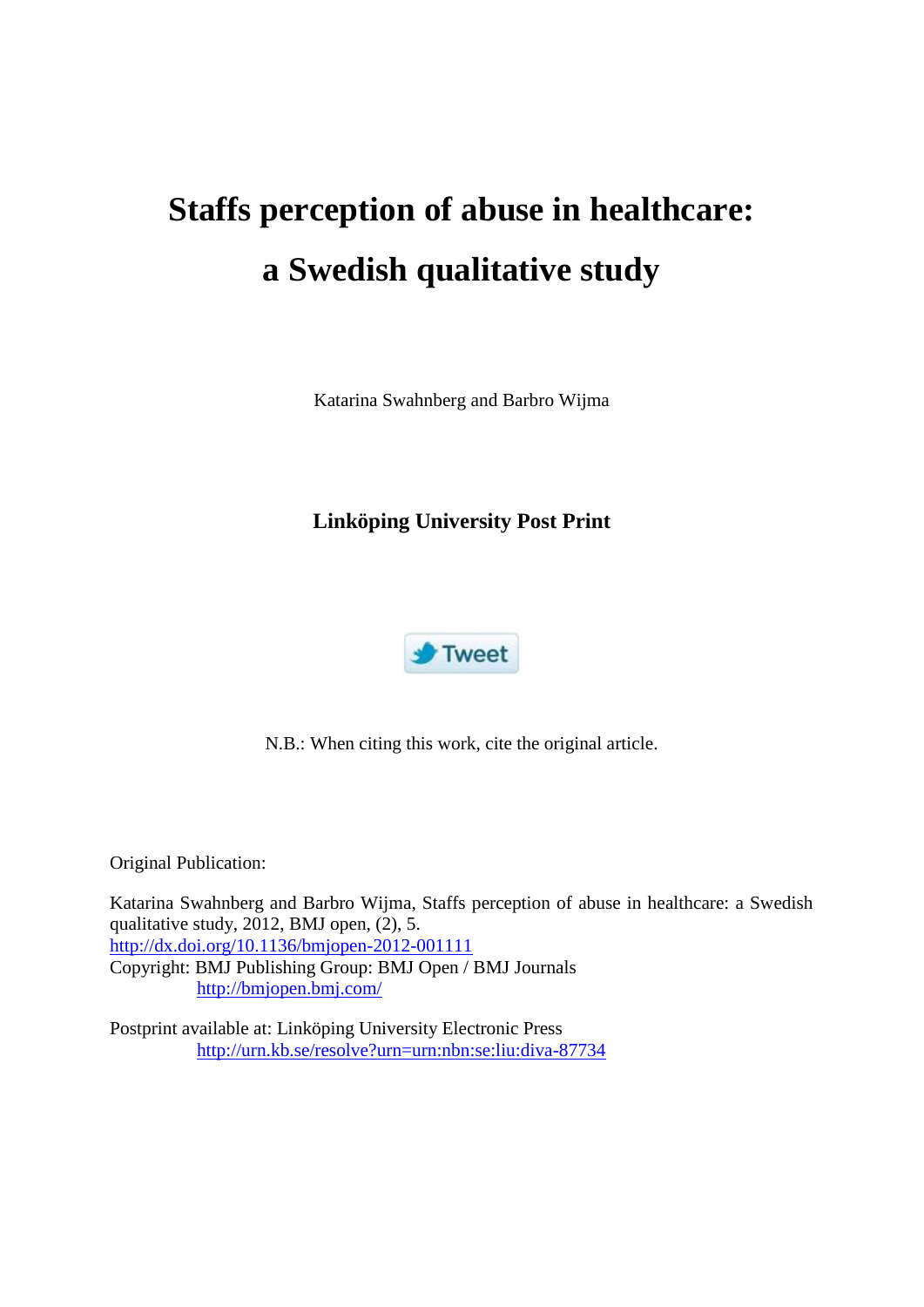# Staff's perception of abuse in BM **Den** healthcare: a Swedish qualitative study

Katarina Swahnberg, Barbro Wijma

To cite: Swahnberg K, Wijma B. Staff's perception of abuse in healthcare: a Swedish qualitative study. BMJ Open 2012;2:e001111. doi:10.1136/bmjopen-2012- 001111

▶ Prepublication history and additional material for this paper are available online. To view these files please visit the journal online ([http://dx.](http://bmjopen.bmj.com) [doi.org/10.1136/bmjopen-](http://bmjopen.bmj.com)[2012-001111](http://bmjopen.bmj.com)).

Received 13 March 2012 Accepted 20 August 2012

This final article is available for use under the terms of the Creative Commons Attribution Non-Commercial 2.0 Licence; see <http://bmjopen.bmj.com>

ABSTRACT

**Objective:** The study aim was to apprehend staff's perception of abuse in healthcare (AHC) after an intervention based on 'Forum Play', and make comparisons to preintervention interviews and interviews with male and female patients. AHC can be described as a failing encounter from the patient's perspective.

**Design:** Qualitative interview follow-up study. Setting: A Swedish Women's Clinic.

**Participants:** In a preintervention study 21 staff members were interviewed. Eligible for the follow-up study were 14 informants who had participated in the intervention. Four declined participation leaving ten informants for this study.

Intervention: During January 2008–January 2009, all staff members (N=136) were invited to participate in Forum Play workshops. Seventy-four participants took part in at least 1 of the 17 half-day workshops.

**Primary outcome measures:** Staffs perception of AHC.

Results: The core category, 'a summoning stone in the shoe', was constructed of five categories: 'Dehumanising the patient', 'Unacceptable: you are bound to act!', 'Ubiquitous', 'Unintentional' and 'Relative'. Forum Play had demonstrated possibilities to act even in seemingly 'impossible' situations, and that the taboo status of AHC was altered at the clinic. When our results were compared to those in the preintervention study, we found an *increased* awareness about AHC, more concrete examples of AHC, a *stronger* empathy for patients, and *fewer* explanations, justifications and trivialisations of AHC. **Conclusion:** In this follow-up study staff's perception of AHC was closer to the patient's perspective. Compared to the preintervention interviews staff showed a greater willingness not only to acknowledge AHC, but also to take on a responsibility to act in order to stop or prevent AHC. Explanations for this stance could be that Forum Play had showed staff that there were possibilities to act, and that the taboo status of AHC had been broken at the clinic.

For numbered affiliations see end of article

# **INTRODUCTION**

Correspondence to Dr Katarina Swahnberg; katarina.swahnberg@liu.se

Negative encounters in healthcare has been described as medical errors,<sup>1</sup> communication failures or medical mishaps,<sup>2</sup> patient dissatisfaction, $3$  sexual misconduct, $4$  etc.

# ARTICLE SUMMARY

#### Article focus

- $\blacksquare$  The study objective was to apprehend changes in the attitude of healthcare staff to abuse in healthcare (AHC) after an intervention, based on 'Forum Play', developed by Augusto Boal.
- Our aim was to evaluate the intervention by means of a design allowing the findings from preintervention to be compared to those from postintervention qualitative interviews.

#### Key messages

- **.** Informants' reported that Forum Play had demonstrated possibilities to act even in seemingly 'impossible' situations, that they had acted in such situations, and that the taboo status of AHC was broken at the clinic.
- $\blacksquare$  When our results were compared to those in the preintervention study, we found an increased awareness about AHC, more concrete examples of AHC, a stronger empathy for patients, and fewer explanations, justifications and trivialisations of AHC.
- After an intervention with Forum Play workshops, staff showed a greater willingness not only to acknowledge AHC, but also to take on the responsibility to act in order to stop or prevent AHC. The imperative to act against AHC in the present study stands out as the most important result of the intervention.

#### Strengths and limitations of this study

- To conduct qualitative interviews preintervention and postintervention gave us a deeper understanding of changes that might have been pointed out but not thoroughly explained by means of, for example, repeated quantitative measures.
- $\blacksquare$  On the other hand, the approach also involves risks, for example, the authors' involvement in the project could be assumed to increase the risk for bias both on behalf of the researchers, that is, doing interpretations favourable to the project's success rate, as well as on behalf of the informants, that is, a social desirability bias.

Many of these negative encounters have to be investigated but what if there was no medical error or misconduct committed but the patient still felt abused?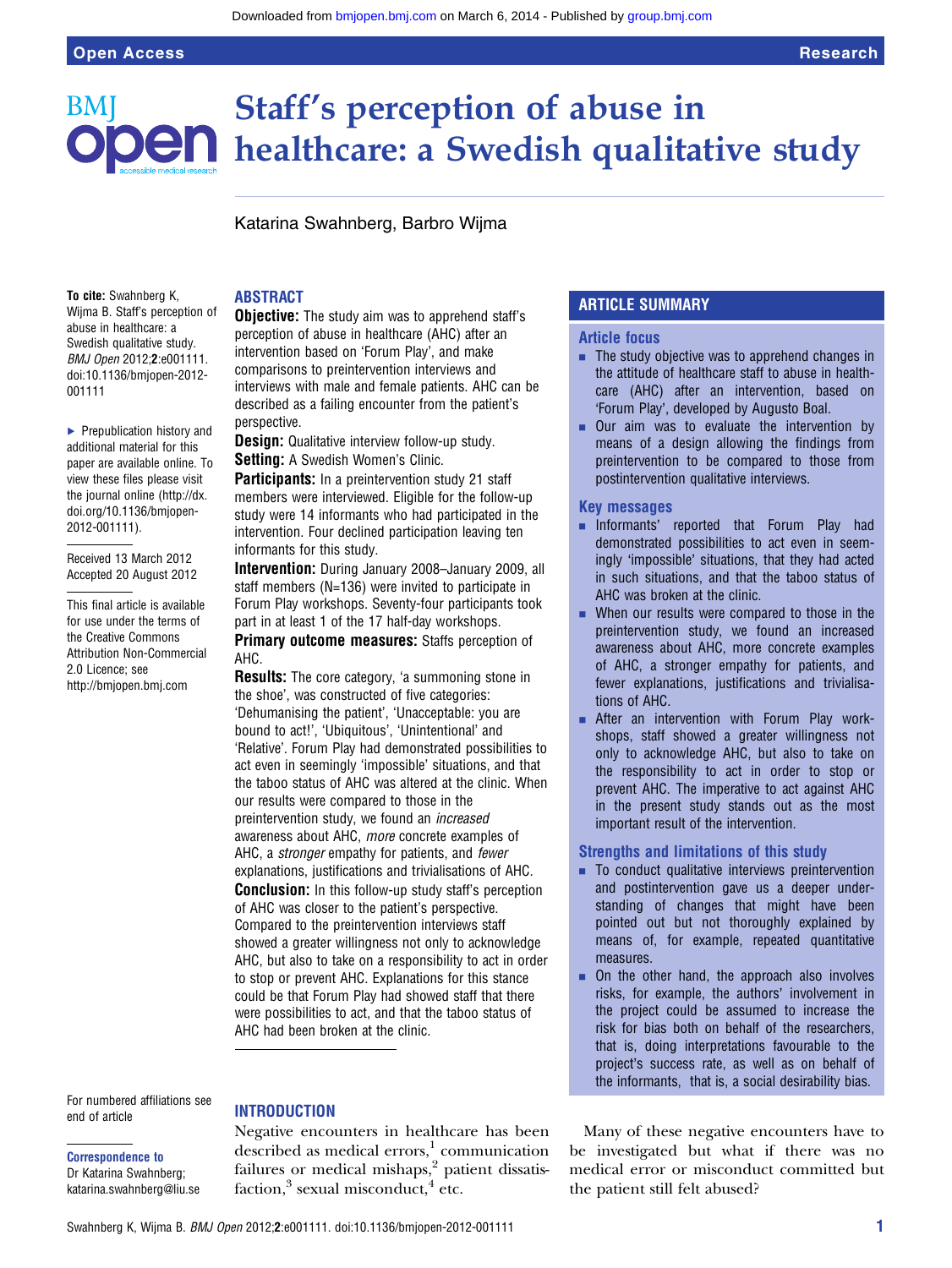Abuse in healthcare (AHC) covers a phenomenon different from, for example, medical errors and patient satisfaction even if there might be overlapping cases.<sup>5</sup>

AHC has been investigated in the Nordic countries. It is a rather new concept that has been operationalised in The NorVold Abuse Questionnaire (NorAQ) (table 1).<sup>6–</sup> <sup>10</sup> Based on NorAQ the prevalence in female gynaecology patients in the Nordic countries ranged between 13% and 28%.<sup>11</sup> AHC is prevalent in Sweden; 14−20% in female and 8% in male clinical and population-based samples have had such experiences.<sup>8 12–14</sup>

When we asked Swedish patients in qualitative interviews what AHC meant to them, both female and male patients expressed feelings of being disempowered and devalued. The core category in the female sample was a feeling of being 'nullified' and in the male sample 'mentally pinioned'.<sup>15</sup> <sup>16</sup> However, when staff was asked the same question (in the preintervention study), the answers were quite different. They explained theoretically what AHC could be, for example, transgression of ethical principles, but they were also occupied with explanations and justifications as to why AHC occurred, and the core category was 'ethical lapses'. In accordance with their ambiguity and inability to handle AHC, it was treated with silence and as a taboo.<sup>17</sup> Moreover, staff's awareness of AHC was dependent on their possibilities to act; low awareness was seen when there were few possibilities to act.<sup>18</sup>

High prevalence of AHC, creating long-lasting suffering among patients and little awareness about the

| Table 1<br>(AHC)  | Questions in NorAQ about abuse in healthcare                                                                                                                                                                                                                                                                                                                                                                                          |
|-------------------|---------------------------------------------------------------------------------------------------------------------------------------------------------------------------------------------------------------------------------------------------------------------------------------------------------------------------------------------------------------------------------------------------------------------------------------|
|                   | <b>AHC</b>                                                                                                                                                                                                                                                                                                                                                                                                                            |
| Mild abuse        | Have you ever felt offended or grossly<br>degraded while visiting health services, felt<br>that someone exercised blackmail against<br>you or did not show respect for your<br>opinion-in such a way that you were later<br>disturbed by or suffered from the<br>experience?                                                                                                                                                          |
| Moderate<br>abuse | Have you ever experienced that a 'normal'<br>event while visiting health services,<br>suddenly became a really terrible and<br>insulting experience, without you fully<br>knowing how this could happen?                                                                                                                                                                                                                              |
| Severe<br>abuse   | Have you experienced anybody in health<br>service purposely-as you understood-<br>hurting you physically or mentally, grossly<br>violating you or using your body and your<br>subordinated position to your<br>disadvantage for his/her own purpose?<br>Answer alternatives (the same for all<br>questions)<br>1=no, 2=yes, as a child $($ <18 years),<br>3=yes, as an adult ( $\geq$ 18 years), 4=yes, as<br>a child and as an adult |

problem among staff forced us to design and test an intervention against AHC. The intervention was based on theories from ethics, sociology, cognitive theories and pedagogy.19–<sup>24</sup>

The interviews with staff mentioned above serves as a starting point in the present study that was conducted after workshops based on Forum play where the same group of staff could participate.

There is a long tradition of interventions that addresses the interpersonal component of quality of care.<sup>25</sup> Role play is one technique used for this purpose.26 27 What makes this study different is our focus on AHC. Augusto Boal, a Brazilian theatre director and pedagogue, developed many different theatre techniques to liberate people, and Theatre of the Oppressed (TO) is a characterising name used for all his techniques. Influenced by Paulo Freire's Pedagogy of the Oppressed, TO became a grassroots movement from the 1960s and on, offering techniques based on empowerment to equip people to transform the conditions in which they were living.<sup>19 28</sup> Although TO is used worldwide to promote change evaluations of success rates are scarce.<sup>29</sup>

The essence of Forum Play is to create a safe place in a group session, to make the moral conflict clear, to allow feelings but focus on action, and to practice new alternatives to act. Discovering and acting out many different solutions to a situation that at first seemed impossible to solve, instils hope in Forum Players. In this intervention, Forum Players are assumed to gradually feel brave enough to transfer their experiences into real life, and try out alternative ways at their work place to handle or prevent AHC.

For this study, we returned to the preintervention informants (staff) with the same research question, "What is AHC?" after an intervention against AHC based on Forum Play.

The study aim was to apprehend staff's perception of AHC after an intervention based on 'Forum Play', and make comparisons to preintervention interviews and interviews with male and female patients.

#### **METHODS**

#### Procedure and material

During the period January 2008–January 2009, all staff members at the study clinic, a women's clinic at a county hospital in the south of Sweden (N=136), were invited to participate in Forum Play workshops led by professional Forum Play leaders.<sup>30 31</sup> All workshops were announced at the local hospital Intranet where staff could also register. Participation was voluntary and there was no limit to the number of workshops a staff member could participate in. Seventy-four participants took part in at least 1 of the 17 half-day workshops that were held (74/ 136=54%).

During the workshops, staff re-enacted (role-played) situations that they had experienced or heard of when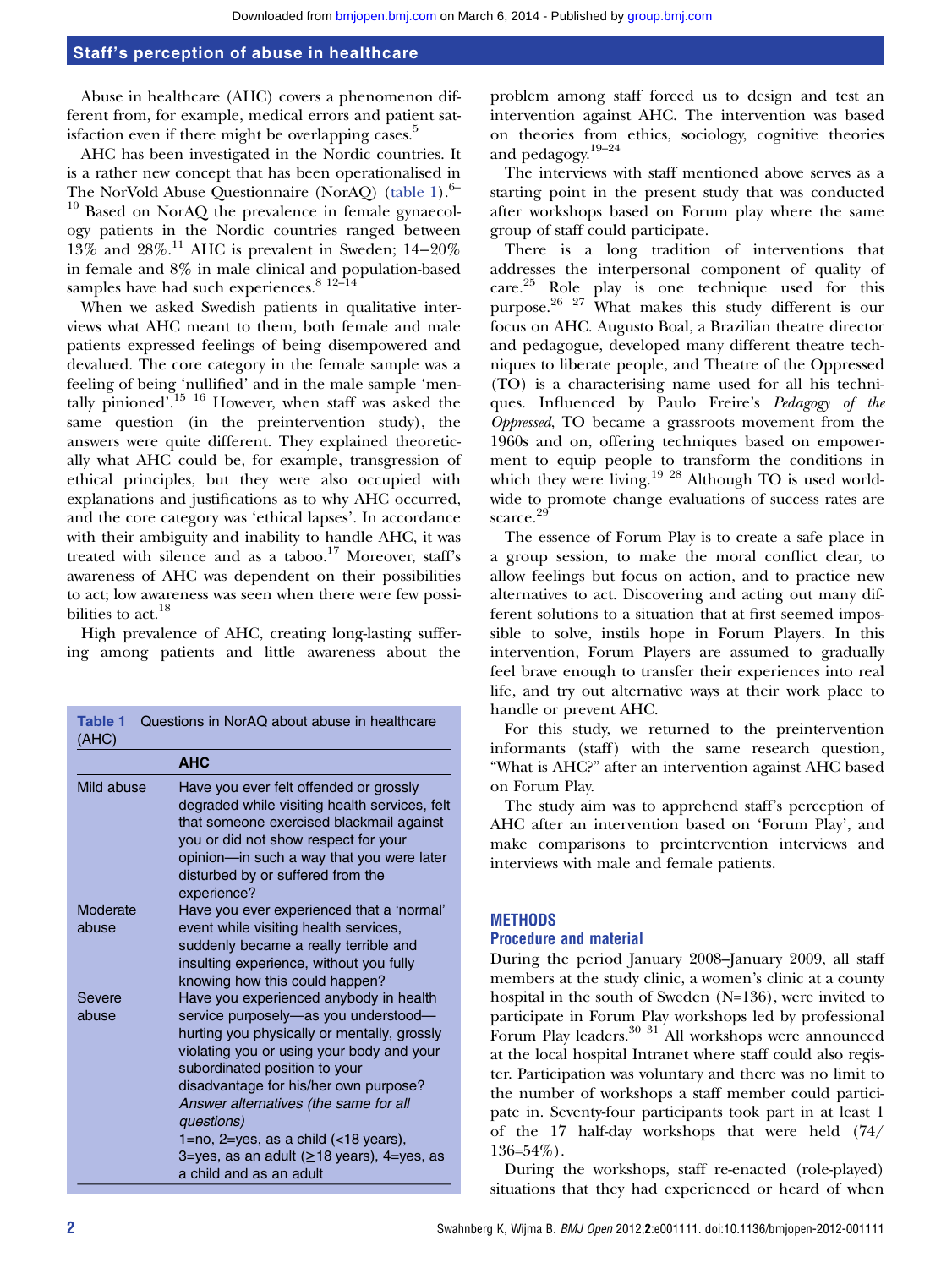patients had felt abused in healthcare. The situations were different from one workshop to another, but typically included a bystander who was not intervening but felt that he or she ought to do something. The bystander usually did not act because the situation seemed to be without possible 'solutions'. The scene was repeated until it was clear to everyone what the moral conflict was, and who was suffering the moral conflict.<sup>19</sup> Then the scene was played again and the audience was encouraged to intervene. They could enter the scene and try to change the outcome by taking on the role of the person who suffered the moral conflict.

In a baseline study, we interviewed 21 staff members who were eligible for participating in the Forum Play intervention, and who represented four different staff categories.17 18 Eligible for the present study were those 14 informants from the original sample who had participated in the intervention (three staff members had left the clinic, and four had not participated in the intervention). Four declined participation (one gynaecologist and three auxiliaries). All interviews were booked by a coordinator employed at the clinic.

The two authors conducted ten individual semistructured interviews: two female and one male gynaecologist, one female administrator, four female midwives and two female auxiliaries. Individual interviews were preferred due to the sensitive nature of the topic that might evoke feelings of guilt and shame.

The analysis presented in this study is based on answers to open-ended questions similar to those in the preintervention study. The main question used for comparing results was: 'When I say abuse in healthcare, what is the first thing that comes to your mind?' Interviews lasted on average 60 min. All interviews were tape-recorded and transcribed verbatim by a secretary.

Written informed consent was obtained from all participants before the interview. Our request to conduct the study had been approved by the regional ethical review board (Registration number 194-06).

#### Analysis

We choose a qualitative approach to collect and analyse data according to Barney Glaser but were also inspired by later work of Janice Morse and Kathy Chamaz.<sup>32–35</sup> Constant comparative analysis was used to process data.33 The transcribed interviews were analysed line by line according to Glaser's scheme of open coding to generate substantive codes, that is, words or sentences with a relationship to the research question.<sup>32</sup> <sup>33</sup> The substantive codes were constantly compared between interviews to generate new substantive codes and categories. Finally, the relationship between the categories was analysed and a core category that answered our research question was identified.<sup>32</sup> No new substantive codes emerged after the fourth interview. All interviews were analysed to stabilise the categories and reach saturation. All categories are described in the result section and presented in table 2.

#### RESULTS

The core category, 'a summoning stone in the shoe', was constructed of five categories: 'Dehumanising the patient', 'Unacceptable: you are bound to act!', 'Ubiquitous', 'Unintentional' and 'Relative'. Each category is described separately below. The interactions between the categories are described under the headline 'core category' at the end of the result section. Quotes are used to illustrate our findings.

#### Dehumanising the patient

This category was built on three substantive codes:

1. "Not finding out where the patient is"

According to the informants, AHC could signify several things:

Not to imagine what the patient is going through:

You have to *imagine*, and *understand* the things you say; what are the consequences...what do you do and what will be the consequences. How will it be in this situation? For sometimes an act can be rather innocent, and in some situations, [certain] behaviour can be completely catastrophic.

To belittle a patient's problem by comparing with other patient's problems:

Yes, to listen to what the other is talking about…to be focused on the one in front of you. Yes, seriously, even [when you] think that's a silly little thing compared to the death [a dying person] …in the next room.

To be judgmental:

If someone is admitted, there are not so many of them here but, gipsies…Have you locked away your handbag? Where is my purse? They are judged awfully hard.

Lack of cultural awareness:

| <b>Function?</b>                       | Core category               |
|----------------------------------------|-----------------------------|
| Legitimising<br>AHC?                   | AHC is a<br>summoning stone |
| Legitimising<br>AHC?                   | in the shoe!                |
| Protecting the                         |                             |
| patient from<br>AHC?                   |                             |
| Protecting the<br>patient from<br>AHC? |                             |
| Protecting the                         |                             |
| patient from<br>AHC?                   |                             |
|                                        |                             |

| Table 2 | Categories and core category answering the            |
|---------|-------------------------------------------------------|
|         | research question: what is abuse in healthcare (AHC)? |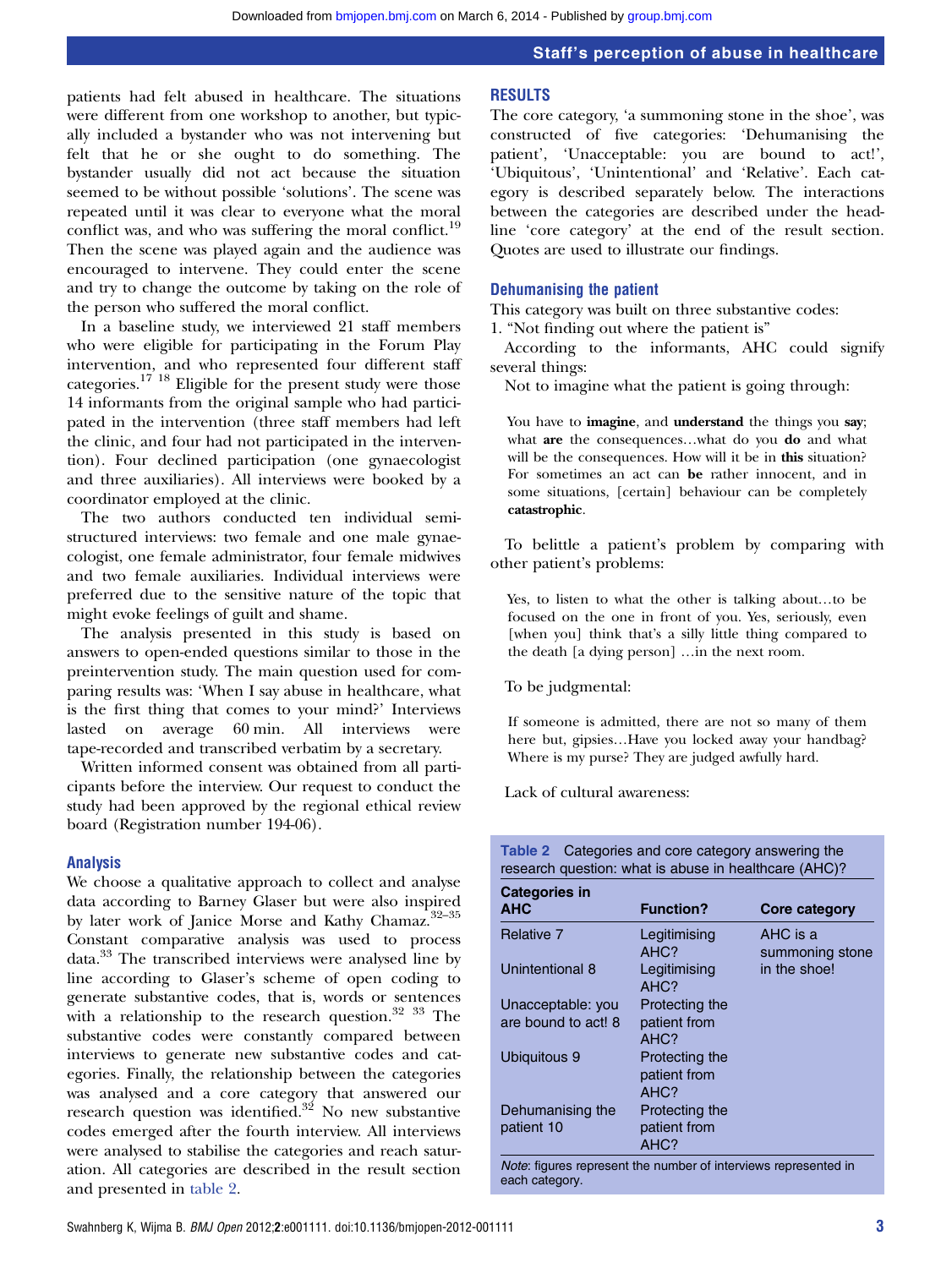Expecting that patients with a foreign background live by and accept Swedish norms like in the following example might also render in AHC, according to one informant who had had to console a crying patient after an examination.

When she came it was a shock for her [that it was a male gynaecologist] and she told them that…she was going to see a female [gynaecologist] and then they had answered her that well but you can't always get…what you ask for… if you seek help at such short notice then you have to take what you can get. Everything was supposed to be quick and she just felt that she was just…trouble for them… And she was…so sad afterwards.

#### 2. "Saying things that are very abusive"

According to the informants, AHC can be something you say or the way you say it; a few words may turn a situation into a disaster for a patient.

One example: a patient with cancer was constantly throwing up. Staff had provided her with bags and bowls but nothing helped, repeatedly there was vomit everywhere: on the bedside table, in the bed and all over her things. Staff thought that she was capable of using the bags and bowls, and discussed between them if she did it on purpose. There were sighs among the staff, sometimes even audible to the patient, according to the informant. One day, a staff member asked the patient if she was going to continue like this when she would go home.

Another informant remembered her own first delivery: the baby's heart sounds were getting worse, the suction cup did not work, she had intravenous fluids running in both arms and she was screaming in pain. Then the doctor came up to her and said, 'Are we going to cooperate for hell's sake!' Afterwards she felt abused and despite her longing for another child it took years before she decided to have a second baby.

Informants said that they used to think that AHC had to be a major thing, but that they now realised that AHC was often an unexpectedly small thing, and that a good situation could turn into a disaster because of a small thing. As aforementioned, the sex of the examiner might sometimes be crucial for the patient for religious or other reasons, while some staff members may consider it a small thing.

3. "They must have felt very vulnerable"

An informant told us about a patient that she had known for a long time whom she thought of as extremely nervous and inadequate. The patient had told her that she was afraid of hospitals. Later she also told her that she had been forced to go through a gynaecological examination when she was a child, on suspicion that she had been sexually abused by or involved with an older boy.

… she [the mother] only said, 'now we are going to town'. And then they brought her to the gynaecological ward and then they held her tightly and she was examined. And she screamed and she kicked and she was struggling with them. And she said that she can't forget this …it is stuck with her that…that they pushed her down and forced her, and so on. So I think that's a typical example of abuse in the health care and for ten years I've been wondering what's wrong with this girl.

Power and power imbalance in relation to AHC was mentioned in several ways, for example, the exposed position a woman has during a gynaecological examination or the patients' dependency on staff's willingness to help and to be gentle to them: "You are not your own master then."

One informant was also pondering about her ability to really understand what it meant to be dependent and exposed as a patient:

…I still think that I can feel…that you can imagine…the dependency…get an understanding about how it is…I can never understand, but I can feel humble…I can share it…I can have respect and understand that she has something else with her that I haven't got.

AHC could also mean that advantage is taken of the power inherent of one's position, symbolised by, for example, the uniforms: "…when you put on your work clothes, then you have a kind of…how to say it, a power position."

#### Unacceptable: you are bound to act!

The informants were prone to positioning themselves against AHC by, for example, talking about how they had (re)acted against AHC, and that it could be done in a good way, "…but then I think you have an obligation… to rebuke. In a loving way." They also emphasised that the bystander had a very important role in noticing and stopping or preventing AHC, "because sometimes I think that it is the person who stands by…maybe more often senses when something goes wrong than the person who is [active] in the situation".

There were different strategies for intervening against potentially abusive situations.

One informant was concerned about open doors and meant that staff leaving doors open jeopardised a patient's integrity. She was struggling with this problem:

…it is an indication that you probably can't miss [with laughter in her voice]. No, but sometimes when you have been sitting in the auxiliaries' expedition, there is just a sliding door…there are patients sitting right outside and then I close the door…or when you…hear…that they… are in a room talking and so on. Close the doors…and I close that door [the sliding door] and then it's open again! And I close it.

Practical arrangements for preventing AHC were discussed:

…there are more discussions about this [now]. About… for example, open the door into a room where a patient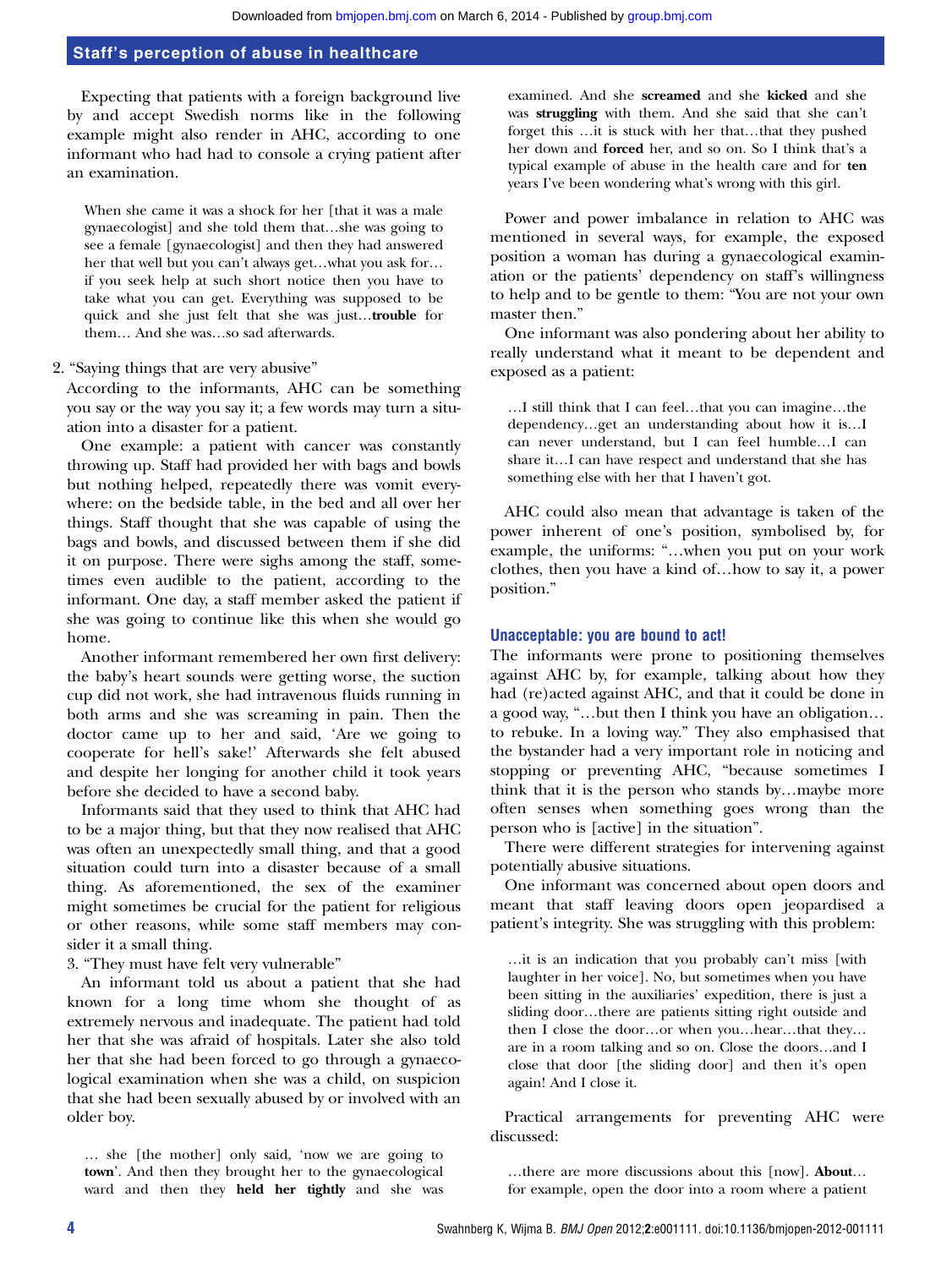is and…how to place patients in a room, and how many really have to come into a room. So, these kinds of questions.

It was also put forward that small talks over a cup of coffee could raise awareness about AHC among staff, but to talk to the patient, either before or after AHC had occurred, was seldom mentioned as an intervention. One informant interpreted this particular kind of silence as fear:

It must be some kind of …fear to…realise that you are not perfect. Maybe! …Of course if you ask then you have to be prepared…to do something about what the patient might bring up.

In other words, asking a patient about AHC might force staff to take action, for example, towards a colleague. Some informants stressed the importance of being earnest in such situations and talk directly to the staff involved as soon as possible. This was what the informant did who told us about the patient who expected to be examined by a female gynaecologist. When she had comforted the patient she asked her if she could talk to the staff member who had examined her, and if the patient wanted to participate in such a meeting. The patient declined

…I was allowed to tell…how she had experienced it…I was so disturbed by what she told me. So I felt that I had to find out if that was how it had happened. But he had not really experienced it that way…

Furthermore, there was a possibility to report upwards in the hierarchy: "I would not hesitate to…contact… [silence] a foreman, my bosses [if a patient was abused]." And there was a consensus on having an open climate at the clinic, and that it was important to be made aware when a patient was abused. Speaking up against AHC was considered an option for most informants:

That you say,' you can't behave like that'. So I believe that…people would tell you…I believe that there are few who would not dare to speak up…I believe they would speak to a colleague.

#### **Ubiquitous**

AHC was often described in a broad sense as something that can happen to anyone at any age: patients, staff, relatives and friends to the patient. Anybody can become a victim or an agent (actor or bystander) of AHC: "…we are abusing each other…all the way down to the patient…"

AHC was also interpreted as staff being abusive against other staff, for instance, by making remarks in a harsh way. It was also pointed out that a patient who had witnessed staff treating each other badly might feel hesitant to ask even important questions for their own sake.

One abusive situation between members of staff described as common was when a midwife called for a doctor and that doctor called for another doctor, and the two of them did not involve the midwife when they discussed the patient.

It was also hypothesised that staff experiencing abuse from other staff might subconsciously take it out on someone else: "…if I am abused then I will look for someone…that…I have power over." And that someone is likely to be a patient: "…it is easier to abuse when there is some kind of power relation… and when there is a kind of malady between us."

However, patients abused by staff were considered the most serious kind of AHC: "…the most serious is if we, the staff…abuse patients or relatives. That is another situation I believe."

Informants also agreed that patients were the most common victims of AHC, and that if patients abused staff it should be understood differently: "Because there might be…patients who abuse staff in many ways, so to say. But on the other hand, they are in another position…worry can turn you…rather nasty, really."

#### Unintentional

AHC was believed to be a common experience among patients. Most informants said that AHC was usually unintentional on behalf of the staff, and that often involved staff was not even aware that it had happened. "…they are not aware, surely. But then I have to… become aware of how people might experience what I do."

A variety of explanations of the occurrence of AHC were brought forward, and it was pointed out several times that AHC did not come from evilness in staff members, but rather from a lack of consideration and empathy.

Not being reflective could result in a routine manner or performance. One example given was that of an authority, like the gynaecologist who was often believed to be under time restraints, who simply follows an old habit: focusing on getting things done instead of on the patient. "…it's so easy to follow… the same footsteps all the time…"

Another example of unintentional AHC was when staff members made jokes among themselves about, for example, someone being fat, and other staff members were laughing without reflecting on what they were laughing at, or if they ought to put an end to it.

It was also brought forward that unawareness of AHC could be due to inadequate communication skills, for example, if staff was not sensible enough to read the patient's body language.

The uniqueness in each and everyone's characters was appreciated, but sometimes, if a colleague was known to be harsh without meaning it or even noticing it herself or himself, there was a moral conflict. A bystanding staff member would in such a situation understand that the patient might feel abused, and at the same time know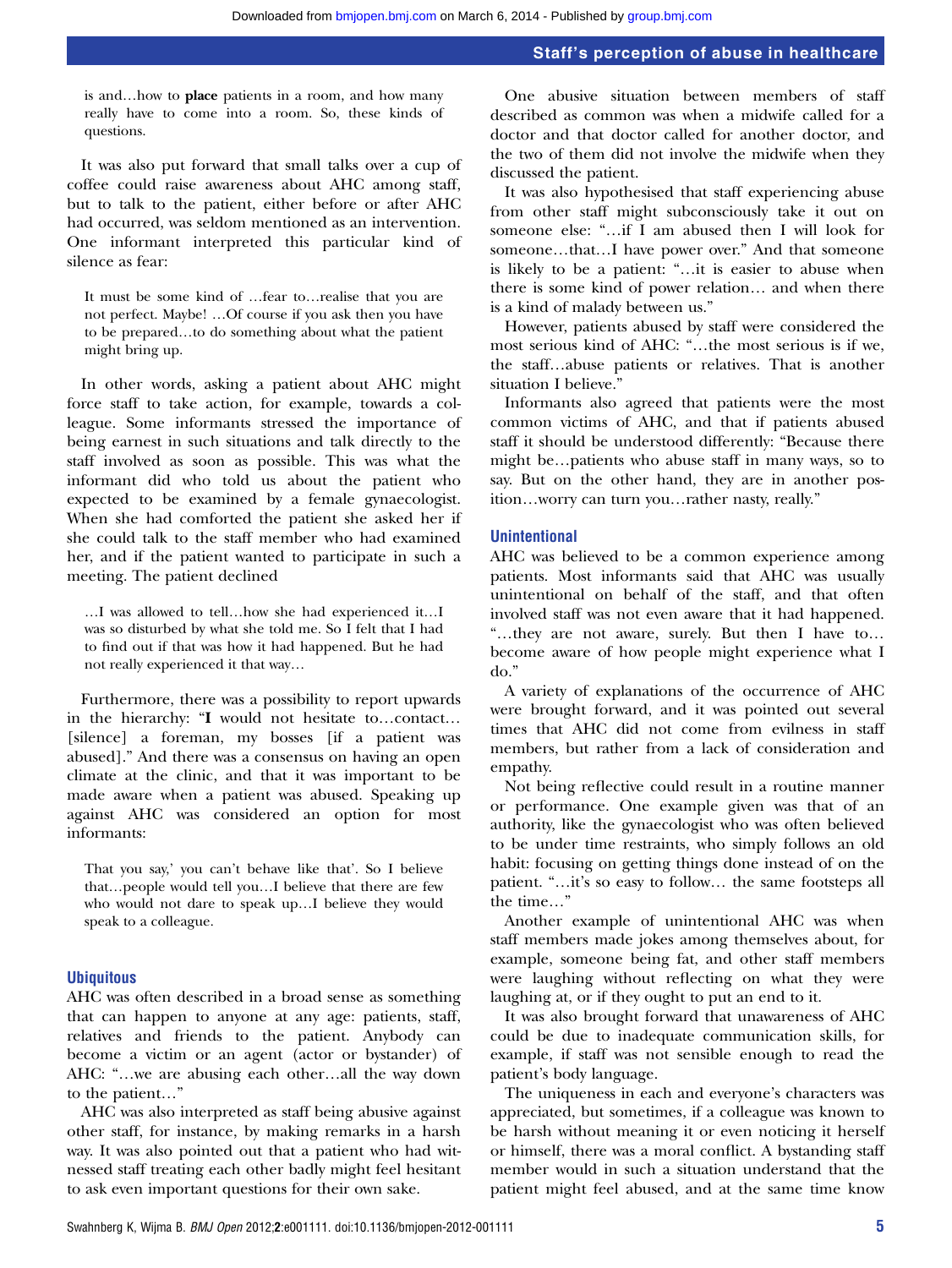that the 'harsh' staff member did not mean to abuse the patient. This was considered a difficult situation, but as one informant concluded

…it's about personality, too, so it's really difficult to know how to tackle it. It's interesting that people are different, but on the other hand you don't want those differences to befall the patients so that they feel abused, or maltreated.

#### Relative

The informants were provoked by the word 'abuse' in AHC, and prone to take a defending position against it. They thought of 'abuse' (kränkning in Swedish) as a very strong word, that was sometimes used too often and in an inappropriate way. The informants thought that, especially in the rest of the society (outside the hospital), the word 'abuse' had suffered inflation. "I think that 'abuse' may be a tough word…It's a worn out word or a word that is used incorrectly…"

Informants agreed that AHC was a difficult concept to define. On the one hand, AHC was considered a strong word, and yet AHC could be a small thing. "…there is no such…scientific quantitative concept [saying] that this is abuse."

The wording seemed important to the informants and a more neutral word for AHC was desired by some of the informants, for example (negative) encounters (bemötande in Swedish).

AHC was considered a personal experience, and it was expressed that patients were more or less vulnerable to this experience. It was also brought forward that there were reasonable experiences that made some patients more vulnerable to AHC than others, for example, through a history of abuse.

#### Core category

The three categories 'Dehumanising the patient', 'unacceptable: you are bound to act!' and 'ubiquitous' are strongly linked to each other in many ways, not the least because of their potentially patient protective components. The category 'Dehumanising the patient' implies not being seen as a human being, stripped of human value. The codes that filled out this category were characterised by moral imagination and respect for the patient's situation. The informants showed great insight into patients' vulnerability and their own responsibility in relation to AHC. The fact that the informants gave several detailed examples of AHC underlined their emotional engagement. This engagement was a strong reason for staff to adopt a clear position against AHC, expressed in the category 'unacceptable: you are bound to act!' It was also made clear that acting against AHC was beneficial not only for the patient but also for staff: "…that's what we really ought to do [talk to each other when we think a patient might feel abused] …we take responsibility for each other that way."

The category 'ubiquitous', indicated that the informants were now more prone to recognise AHC. This openness could be seen as a mediator that enabled staff to talk about AHC, which probably contributed to a milieu where staff felt some pressure to also act against AHC. However, there were contradictions in the staff's definitions of AHC. To claim that AHC was 'unintentional' was a way to describe a fact, and at the same time make AHC trivial. Likewise, the discussion that rendered a 'relative' definition of AHC could be seen as a diversion from a topic that provoked awkward feelings. Both of these categories could be used to legitimise AHC.

#### **DISCUSSION**

This study focuses staff members' perception towards AHC after an intervention based on Forum Play.

## Comparing interviews from before and after the intervention

In our preintervention studies, staff reported detached perceptions of AHC and AHC had a taboo status at the study clinic.<sup>17 18</sup> They recognised AHC as 'transgressions' of ethical principles' but stated that these actions were often justifiable from a staff perspective for various reasons.<sup>17</sup> Staff's awareness of AHC also turned out to be a complex phenomenon restricted by their possibilities to act, for example, caused by hierarchies or because they did not know what to do since they had no tools or training in handling AHC.<sup>18</sup> The strongest expressions of change in the present study, when compared to the preintervention studies, was the increased awareness about AHC, stronger empathy for patients displayed in *more* concrete examples of, and *fewer* explanations, justifications and trivialisations of AHC. The increase of concrete examples of AHC that staff had seen or heard of was most likely a manifestation of the increased awareness of AHC among staff.18

Moreover, the answers to the question, "What is AHC?" in the present study, are closer to the experiences of both female and male patients than those of the study that posed the same question to staff prior to the intervention, where the core category was 'ethical lapses'.<sup>15-17</sup> Apparently, staff's perception of AHC were closer to the patient's perspective.

#### The core category

Despite the 'resistance' we found, the overall finding is that AHC summons responsibility and urges an itch to act among staff. From having been considered a matter of mishaps—'ethical lapses'—AHC had become 'a summoning stone in the shoe'. <sup>17</sup> By this it is meant that acting against AHC had become imperative.

The imperative to act against AHC in the present study stands out as the most important finding. The possible mechanisms for this finding could be that, (1) Forum Play had showed staff that there were possibilities to act and (2) the taboo status of AHC had been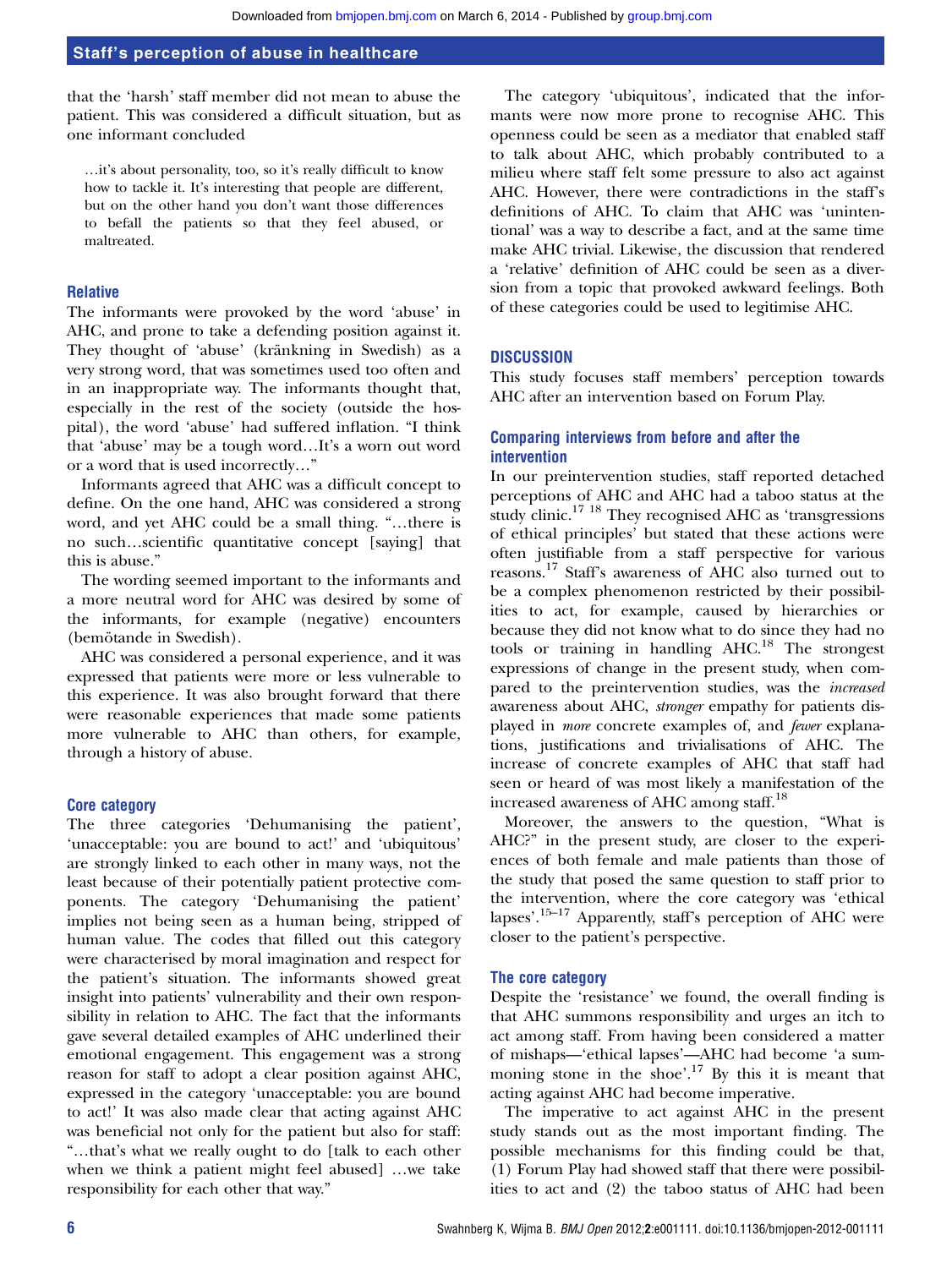broken at the clinic. The informants told us that AHC was present more often in their daily conversations, and it was even discussed during coffee breaks, that is, AHC had become a shared problem.

According to Galtung, direct events of violence are nurtured and legitimised by cultural and structural violence, forming a vicious triangle.<sup>20</sup>  $^{23}$  While events of direct violence often are visible, cultural and structural violence are often not. A taboo can exemplify cultural violence. Breaking the taboo could be seen as a way to delegitimise direct events of AHC, and Forum play may have been a useful tool for this purpose since the 'culture' had changed, and talking about and acting against AHC had become 'the right thing to do'. However, it cannot be ruled out that any intervention against AHC that merely drew attention to the topic would have been useful. Therefore it would be interesting to compare different strategies to counteract AHC in future studies.

## From disavowal to responsibility

The resistance against and disavowal of AHC found in the preintervention studies had not only decreased, it had also changed character.<sup>17</sup> <sup>18</sup> For example, before the intervention informants strongly emphasised that they were abused too. Now they had attained a more general and less defensive view; anybody could get involved in AHC as an actor or a victim. Moreover, it was considered much worse if a patient was abused by staff, because staff had more powerful positions than patients and they were entrusted with the patients' vulnerability.

AHC was still considered to be acted out unintentionally, but the argument was no longer used to explain or justify AHC. Instead it was used as an incentive to become more aware about AHC.

How to define AHC was still problematic to the informants. Obviously AHC had been a new terminology for them, but the wish to rename AHC into a more 'comfortable' concept is interesting. It is likely that the concept AHC gradually will be exchanged for the more neutral 'a failing encounter' at this clinic.

# Limitations

One of the study limitations is that it is based on few interviews; only 10 of 21 informants took part in the follow-up study. In spite of this drawback we could establish that no new substantive codes emerged after the fourth interview. Early saturation indicates that there were more similarities than differences in staff's experiences of AHC. Six more interviews were conducted to fill up categories and assure saturation, but it cannot be ruled out that yet another interview could have added new information or that people who declined to participate in the follow-up interviews might have had very different views to those who did participate.

To conduct qualitative follow-up interviews gave us a deeper understanding of changes that might have been pointed out but not have been thoroughly explained by

means of, for example, repeated quantitative measures. On the other hand, the approach also involves risks, for example, the authors' involvement in the project could be assumed to increase the risk for bias both on behalf of the researchers, that is, doing interpretations favourable to the project's success rate, as well as on behalf of the informants, that is, a social desirability bias. $36$  In an effort to counteract these biases, external independent researchers repeated interviews as well as analyses. An external researcher analysed de novo the interviews in the present study. This analysis also showed that staff's perception of AHC had approached the patient perspective.<sup>37</sup> New interviews were conducted by a consultant who was not involved in the project and with a different sample of staff who had also participated in the intervention. The results described a positive change from before till after the intervention, not only in perception but also in actions. Several examples were given where staff members had been 'experimenting' with different ways to prevent or handle AHC, also where it meant confronting a colleague.<sup>38</sup>

#### **CONCLUSION**

In this follow-up study staff's perception of AHC were closer to the patient's perspective. Compared to the preintervention interviews staff showed a greater willingness not only to acknowledge AHC, but also to take on a responsibility to act in order to stop or prevent AHC. Explanations for this stance could be that Forum Play had showed staff that there were possibilities to act, and that the taboo status of AHC had been broken at the clinic.

#### Author affiliations

Division of Gender and Medicine, Department of Clinical and Experimental Medicine, Linköping University, Linköping, Sweden

Contributors Both authors developed the idea for the study, participated in its design, and conducted the interviews. KS did the qualitative analysis and both authors participated in drafting and revision of the manuscript.

Funding The Swedish Research Council.

Competing interests None.

Ethics approval The regional ethical review board in Linköping, Sweden (Registration number 194-06).

Provenance and peer review Not commissioned; externally peer reviewed.

Data sharing statement No additional unpublished data are available from this study.

#### **REFERENCES**

- 1. McFadden KL, Stock GN, Gowen CR III,. Exploring strategies for reducing hospital errors. J Health Manage 2006;51:123–35; discussion 36.
- 2. Sutcliffe KM, Lewton E, Rosenthal MM. Communication failures: an insidious contributor to medical mishaps. Acad Med 2004;79:186–94.
- 3. Coyle J, Williams B. Seeing the wood for the trees: defining the forgotten concept of patient dissatisfaction in the light of patient satisfaction research. Int J Health Care Qual Assur Inc Leadersh Health Serv 1999:12:i-ix.
- 4. Lamont JA, Woodward C. Patient−physician sexual involvement: a Canadian survey of obstetrician−gynecologists. Can Med Assoc J 1994;150:1433–9.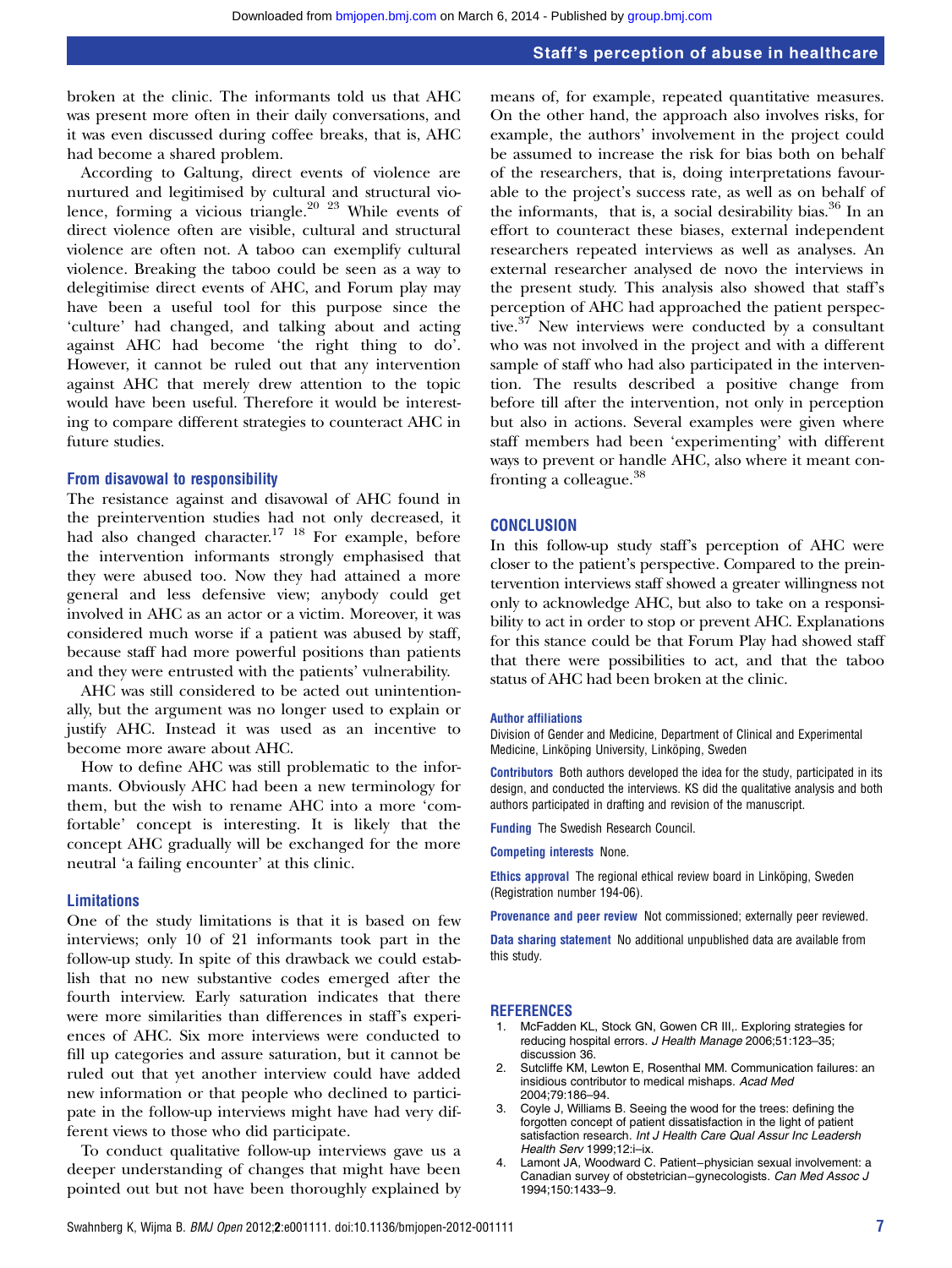- 5. Bruggemann AJ, Wijma B, Swahnberg K. Abuse in health care: a concept analysis. Scand J Caring Sci 2012;26:123-32.
- 6. Wijma B, Schei B, Swahnberg K, et al. The NorVold Abuse Questionnaire. Linköping: Division of Gender and Medicine, Faculty of Health Sciences, Linköping University, 2004.
- 7. Wijma B, Schei B, Swahnberg K, et al. Emotional, physical, and sexual abuse in patients visiting gynaecology clinics: a Nordic cross-sectional study. Lancet 2003;361:2107–13.
- 8. Swahnberg K. Prevalence of gender violence. Studies of four kinds of abuse in five Nordic countries [Doctoral Thesis]. Faculty of Health Sciences, Linköping, Sweden, Linköping University, 2003.
- 9. Swahnberg K. NorVold Abuse Questionnaire for men (m-NorAQ): validation of new measures of emotional, physical, and sexual abuse and abuse in health care in male patients. Gend Med 2011;8:69–79.
- 10. Swahnberg K, Wijma B. The NorVold Abuse Questionnaire (NorAQ): validation of new measures of emotional, physical, and sexual abuse, and abuse in the health care system among women. Eur J Public Health 2003;13:361–6.
- 11. Swahnberg K, Schei B, Hilden M, et al. Patients' experiences of abuse in health care: a Nordic study on prevalence and associated factors in gynecological patients. Acta Obstet Gynecol Scand 2007;86:349–56.
- 12. Swahnberg K, Davidsson J, Hearn J, et al. Men's experiences of emotional, physical and sexual abuse, and abuse in health care: a cross-sectional study of a Swedish random male population sample. Scand J Public Health 2011;40:191–202.
- 13. Swahnberg K, Hearn J, Wijma B. Prevalence of perceived experiences of emotional, physical, sexual, and health care abuse in a Swedish male patient sample. Violence Vict 2009;24:275–86.
- Swahnberg K, Wijma B, Schei B, et al. Are sociodemographic and regional and sample factors associated with prevalence of abuse? Acta Obstet Gynecol Scand 2004;83:276–88.
- 15. Swahnberg K, Thapar-Bjorkert S, Bertero C. Nullified: women's perceptions of being abused in health care. J Psychosom Obstet Gynaecol 2007;28:161–7.
- 16. Swahnberg K, Wijma B, Hearn J, et al. Mentally pinioned: men's perceptions of being abused in health care. Int J Mens Health 2009;8:60–71.
- 17. Swahnberg K, Zbikowski A, Wijma B. Ethical lapses: staff's perception of abuse in health care. J Psychosom Obstet Gynaecol 2010;31:123–9.
- 18. Swahnberg K, Wijma B. Staff's awareness of abuse in health care varies according to context and possibilities to act. J Psychosom Obstet Gynaecol 2011;32:65–71.
- 19. Boal A. Games for actors and non-actors. London/NewYork: Routledge, 1992.
- 20. Galtung J. Violence, peace and peace research. *J Peace Res* 1969;6:167–91.
- 21. Glover J. Humanity. A moral history of the twentieth century. London: Pimlico, 2001.
- 22. Zimbardo P. The Lucifer effect. Understanding how good people turn evil. New York: Random House, Inc, 2008.
- 23. Galtung J. Cultural violence. J Peace Res 1990;27:291-305.<br>24. Beck J. Cognitive therapy: basics and bevond. New York: Th
- Beck J. Cognitive therapy: basics and beyond. New York: The Guilford Press, 1995.
- 25. Fonn S, Mtonga AS, Nkoloma HC, et al. Health providers' opinions on provider−client relations: results of a multi-country study to test health workers for change. Health Policy Plan 2001;16(Suppl 1):19–23.
- 26. Fonn S, Xaba M. Health workers for change: developing the initiative. Health Policy Plan 2001;16(Suppl 1):13–18.
- 27. Ammentorp J, Kofoed P-E. Being a patient in your own department. Patient Educ Couns 2010;81:142–3.
- 28. Freire P. Pedagogy of the oppressed-divide and oppress. Casa De Las Americas 1986;(159):148–51.
- 29. Österlind E. Acting out of habits—can theatre of the oppressed promote change? Boal's theatre methods in relation to Bourdieu's concept of habitus. Res Drama Educ J Appl Theatre Perform 2008;13:71–82.
- 30. Stocker SS. Staging the moral imagination in the health care setting. Linköping: Division of Gender and Medicine, Faculty of Health Sciences, Linköping University, 2011.
- 31. Josephson A. Praktisk kunskap i att förhindra kränkningar. Rapport om dramapedagogiskt arbete med vårdpersonal (Practical knowledge in counteracting abuse in health care. Report on drama pedagogic work among health care staff). Linköping: Division of Gender and Medicine, Faculty of Health Sciences, Linköping University, 2011.
- 32. Glaser B. Theoretical sensitivity. 4th edn. Mill Valley, CA: Sociology Press, 1978.
- 33. Glaser B. Basics of grounded theory analysis. Emergence versus forcing. Mill Valley, CA: Sociology Press, 1992.
- 34. Morse JM. Developing grounded theory. The second generaton. Walnut Creek: Left Coast Press, INC, 2009.
- 35. Charmaz K. Constructing grounded theory. A practical guide through qualitative analysis. London: Sage Publications Ltd, 2009.
- 36. Saunders DG. Procedures for adjusting self-reports of violence for social desirability bias. J Interpers Violence 1991;6:336–44.
- 37. Swahnberg K, Berterö C. Minimizing human dignity: staff's perception of abuse in health care, 2012.
- 38. Nilsson A. Evaluering av projektet "kränkningar i vården" (Evaluation of the project "abuse in health care"). In: Swahnberg K. Linköping: Division of Gender and Medicine, Faculty of Health Sciences, Linköping University, 2010.